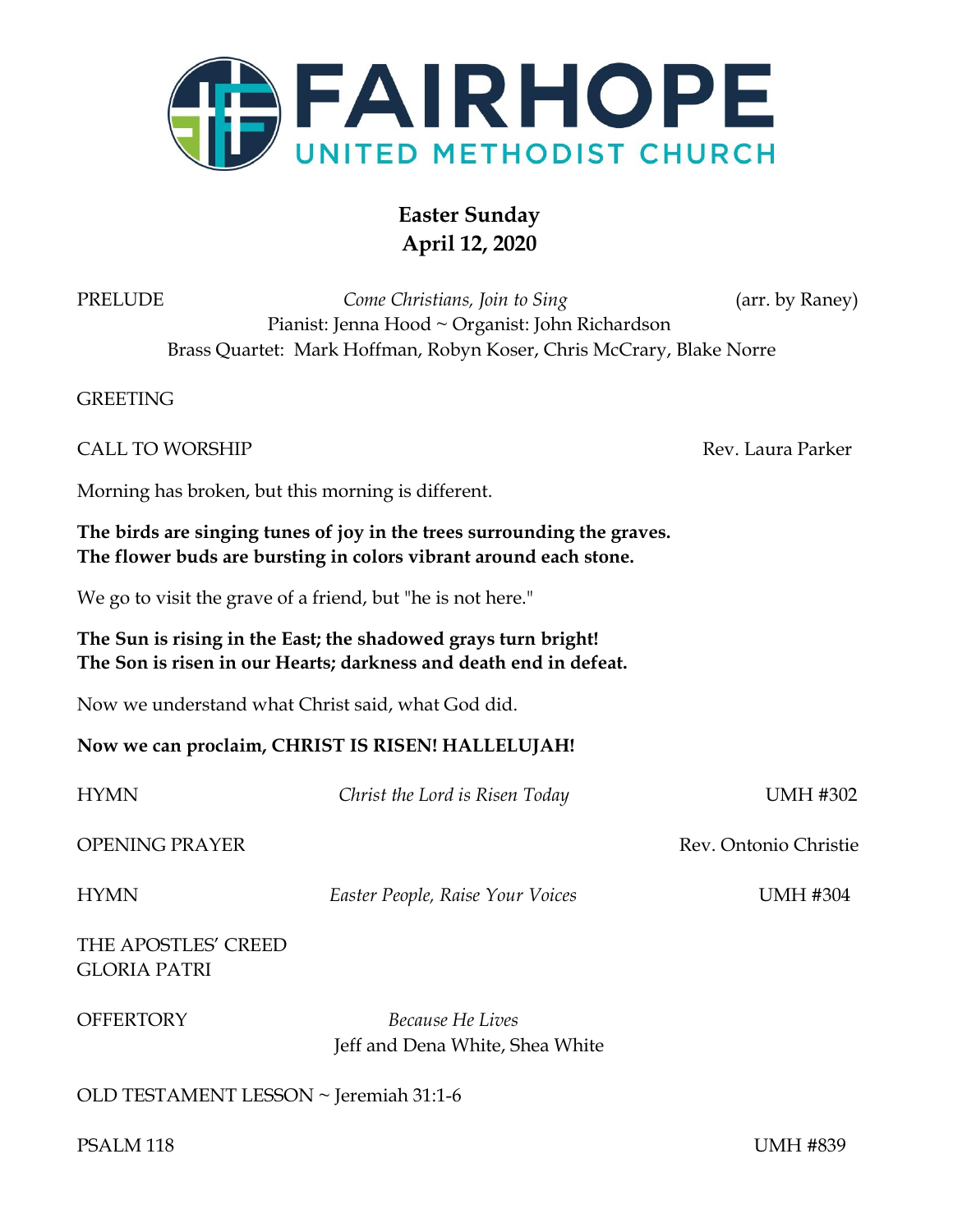| GOSPEL LESSON ~ John 20:1-18 |  |
|------------------------------|--|
|------------------------------|--|

SERMON "Linen Wrappings, Custom Masks, Backless Gowns" Dr. Darren M. McClellan

PRAYERS OF THE PEOPLE

THE LORD'S PRAYER

CHURCH FAMILY CHALLENGE THE SERVICE OF THE Michelle Graham

HYMN *He Lives* UMH #310

BENEDICTION *Engelberg (*We Know That Christ Is Raised)

POSTLUDE *We Know That Christ Is Raised*  Organist: John Richardson Brass Quartet: Mark Hoffman, Robyn Koser, Chris McCrary, Blake Norre

Now, perhaps more than ever, God is revealing new ways for us to "love boldly, casting the light of Jesus into the world."

*We are afflicted in every way, but not crushed; we are perplexed, but not driven to despair* (2 Cor. 4:8).

Therefore, as we celebrate the enduring mission and ministry of Fairhope UMC, I thank you for your continued prayers, presence, gifts, service, and witness. I believe that the power of the Holy Spirit is at work within us! Together, we will rise as the Church of Jesus Christ, even in this valley of deep disorientation. *Easter People, raise your voices!*

Whatever It Takes,

Darren

# **Be sure to scroll all the way down. There are lots of Announcements!**

# **Here is a brief summary of our current stewardship:**

Offering Received on April 2 - \$64,744 (Online - \$31,361 ~ Mail/Personal delivery - \$33,383) Thank you so much for your continued support to Fairhope United Methodist Church.

> Jeff White Business Administrator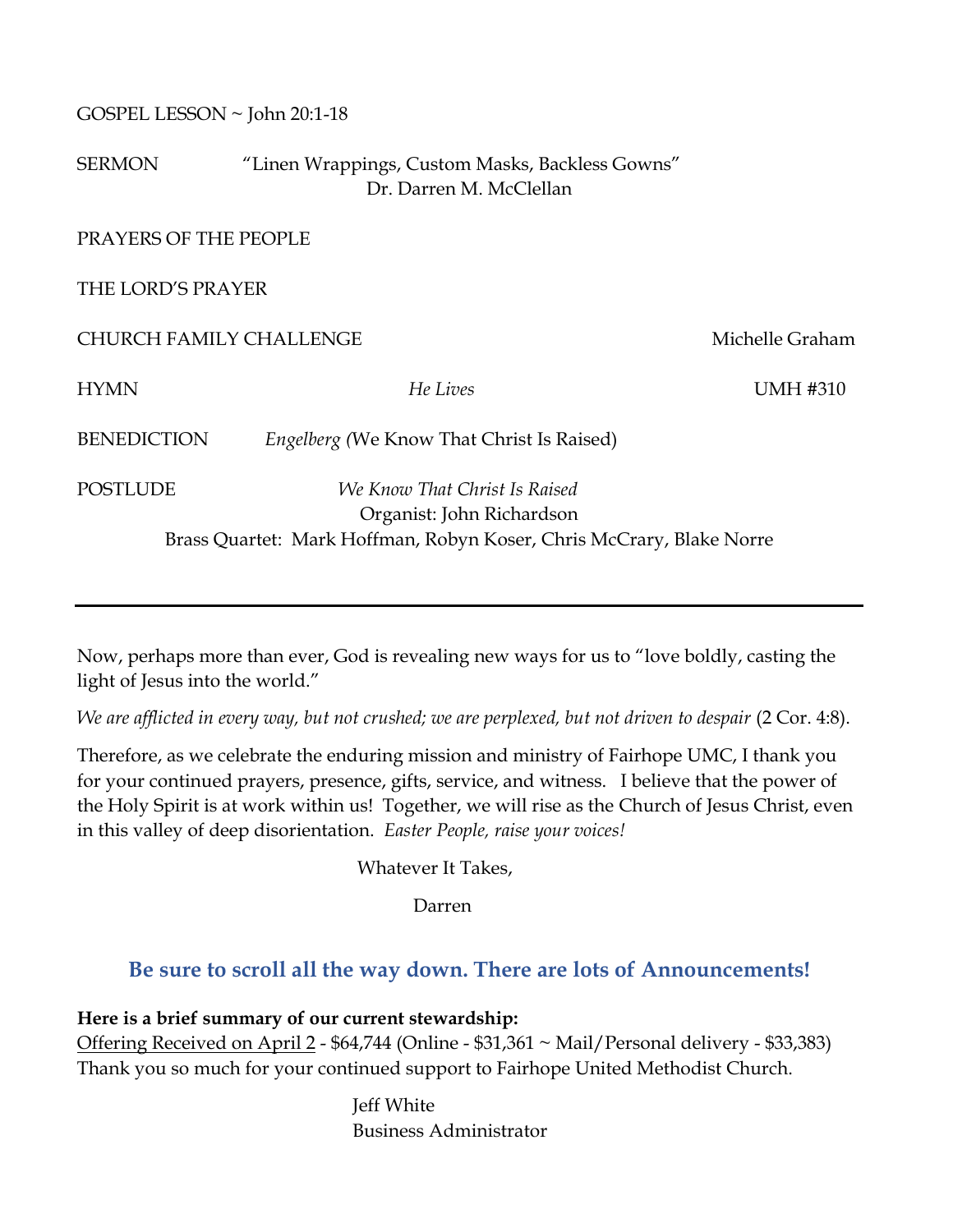# **Prayers for the People**

### **We offer prayers and comfort for these families:**

Britton and Helen Rivenbark in the loss of his father, Lee Rivenbark.

Lewey and Sharon Stephens in the loss of her sister and to Helen Rivenbark in the loss of her aunt, Diane Bryan Park.

Kathy and Harvey McCulloch in the loss of her mother and to Mary Catherine and Randy Crocker in the loss of her grandmother, Marie Kirk Wilson.

#### **Congratulations on these births:**

Freda and Gerry Rambo have a new grandson, Steiner Marshal Rambo, born March 4. Proud parents are Tucker and Mallory Rambo.

Agnes and Harry Smith have a new grandson, Samuel Hildebrando Smith Douaihi, born April 4. Proud parents are Laura and Gustavo Douaihi.

# **Caring Ministries ~ Update**

- Prayer Ministry Teams are praying daily at 3:00pm for the protection of our medical staff, all hospital personnel and God's healing of all persons with diseases.
- Two banners have been donated to Thomas Hospital to offer encouragement for staff entering and leaving the hospital.
- Caring Ministries partnered with Thomas Hospital in providing a "Bell Ringing Chime" system to be played 4 times a day to let the staff know they are being lifted and prayed for at that moment.
- Sewing Relief Ministry for medical personnel continues to provide hundreds of masks, gowns and shoe covers for the hospital, area doctor's offices, hospice companies, long term care facilities and police department staff. This is a community mission that is making a difference in saving lives. A fund has been set up to help with the cost of materials. If you would like to donate, you can go to our website and click online giving or drop a check in the mail designating it for COVID-19 Sewing Relief Fund.

If you are interested in participating with any of these opportunities and need more information, you can email Ann Pearson at **ann**.pearson@fairhopeumc.org.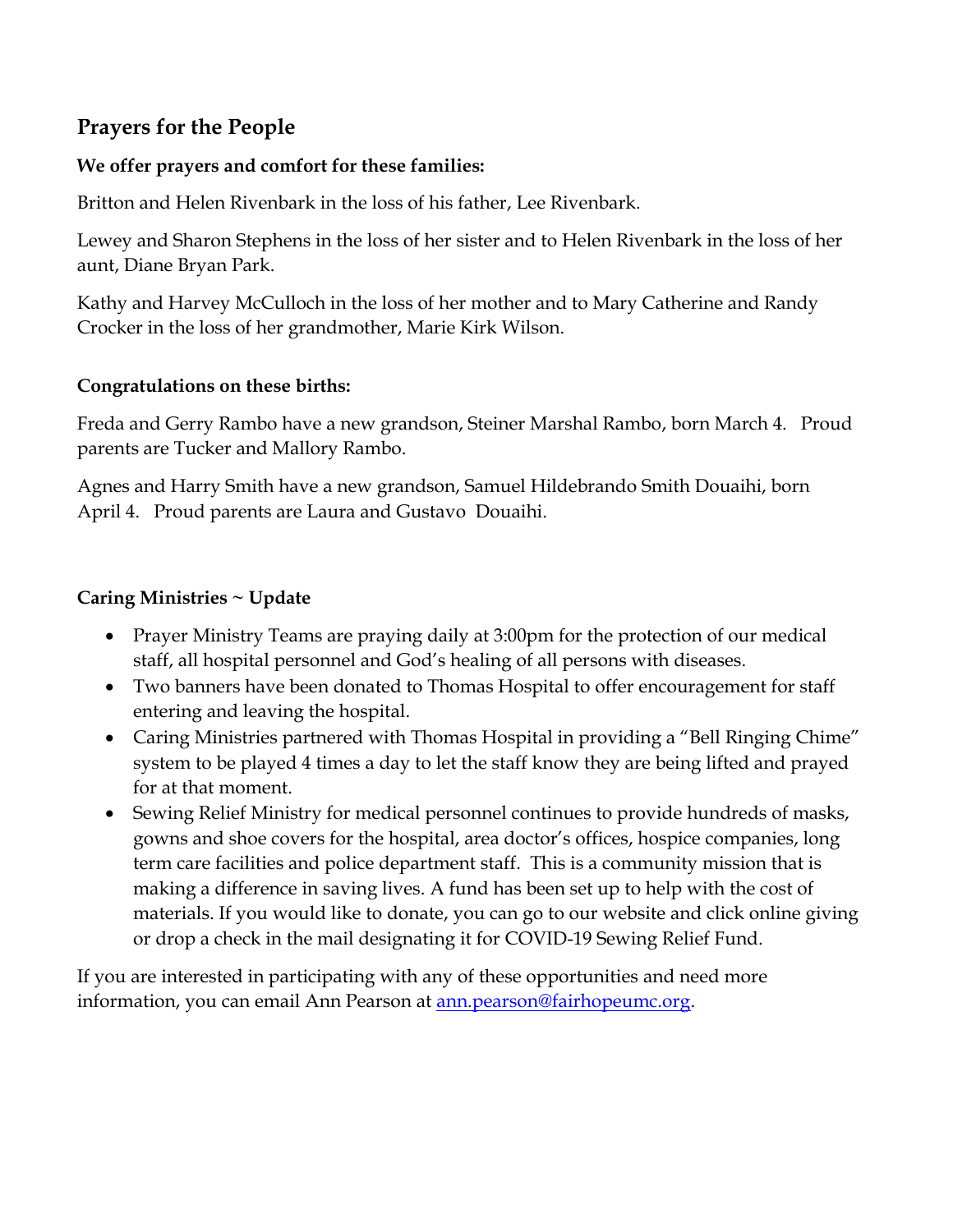#### **Children's Ministries**

Our SWIFT ministry for 5<sup>th</sup> & 6<sup>th</sup> graders made notes of encouragement to go with the meals delivered last Friday from our Community Café. We also held our first SWIFT Zoom meeting. It went so well that they decided to have one each Wednesday at 6:00pm. SWIFT parents check your email for this week's invite!

We will be mailing packets this week with the remaining Sunday School lessons for April. If you want your child/children to receive them, you need to let me know no later than this Monday, April 13. Email me at [michelle.graham@fairhopeumc.org.](mailto:michelle.graham@fairhopeumc.org)

#### **Student Ministry**

Student Ministry looks quite differently these days but we've not missed a beat in connecting with our 7-12 graders weekly. Thanks to all of our *Adult Small Group leaders* and their help in communication with our students so we were able to adapt quickly and move our C-Groups to a virtual experience for every student who would like to participate. We realize life has changed drastically and schedules are free now. If you have a student in 7-12 grades that has not previously participated in C-Groups, please contact **rachael**.waldhour@fairhopeumc.org as soon as possible. **It is never too late to join! We will continue our C-groups indefinitely.**

#### **How to Connect with Student Ministry:**

-Daily themes on social media including: devotions, reminders of upcoming ministry, Senior Saturday's @ more! Follow us on our Student Ministry snapchat, Facebook, Instagram, text messaging & Tic-Tok.

-Friday Night (LIVE) Game Night @ 8:00 pm (ZOOM) -Sunday Night VIDEO MESSAGE (VIMEO LINK) @ 7:00pm -Sunday Night Virtual C-Groups @ 7:30 (ZOOM)

-Senior Saturday Celebrations (All Platforms for Social Media)

**Senior Saturday Celebrations** are a way for us to celebrate our Class of 2020 right now! While we do not know what the future holds, we know we want to celebrate our students and this important milestone in their lives right now! Each Saturday in April and May, you can view these posts about our seniors on Facebook and Instagram. You can enjoy the photos of our graduates, comment on every one so they can see read it and express your heartfelt messages. This group of students has had a HUGE impact on our student ministry program through the years in so many ways. We have been blessed by their leadership, participation in church and youth programs, love for others, and through serving on both local missions and beyond our community. We are forever grateful to the Fairhope UMC Senior Class of 2020 that has experienced more than their share of disappointing hurdles to graduate high school and we want to them to know just how special they are to us all!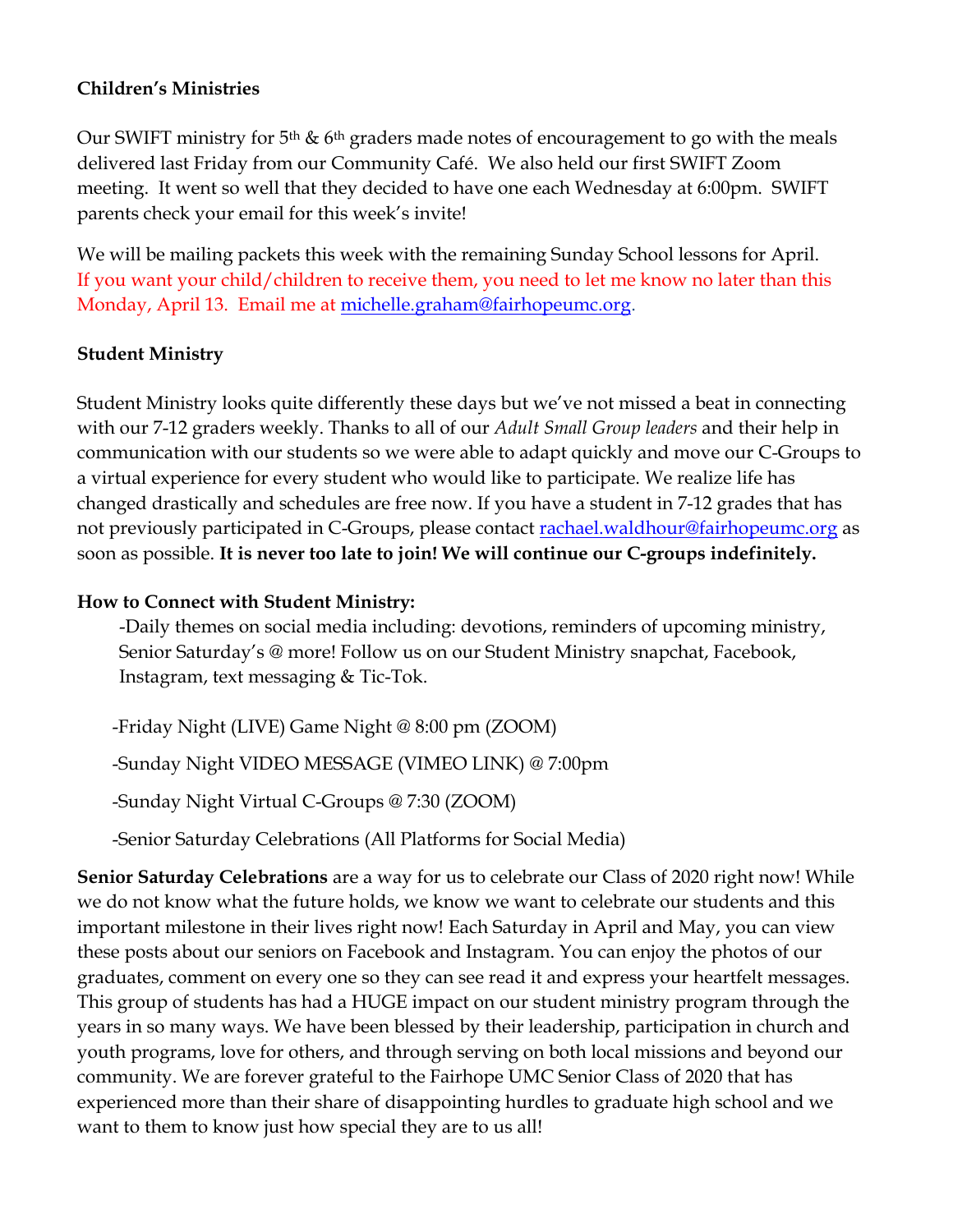# **HOW ARE WE SERVING?**

- **COMMUNITY CAFE'** Although we are not hosting our normal<br>Friday lunch, we continue to SERVE our Homebound &<br>Community Friends. We are delivering over 60 meals each<br>week between Fairhope, Daphne & Silverhill.
- BALDWIN COUNTY EMA LUNCH-Fairhope UMC is organizing<br>meals to feed Baldwin County Emergency Management<br>Agency. We have partnered with local churches &<br>businesses to provide lunch during this difficult time as<br>EMA is hard
- **BALDWIN COUNTY HEALTH DEPARTMENT LUNCH-**Fairhope<br>UMC is organizing meals to feed Baldwin County Health<br>Department on Tuesdays & Thursdays, as they are providing<br>drive thru COVID-19 tests.
- SNACK PACKS- We are in the process of collecting/<br>assembling snack packs. Many of our community friends have<br>children at home and are in need of snacks. We will also be sending<br>snack packs to the local hospitals. If you
- LOCAL OUTREACH- We are working with Baldwin County DHR & Baldwin<br>County Care House to meet the needs of local families. We have also<br>provided shelter to a few of our homeless friends during this time.

We are so GRATEFUL to our church family for your continued support to help meet the needs of those in our community. If you or someone you know needs<br>assistance during this time, please let us know how we can help. Please email missions@fairhopeumc.org or contact the church office. Much love to all, Jennifer Myrick, Director of Missions



# *A Family Prayer Challenge*

#### *From Laura Parker, Rachael Waldhour & Michelle Graham*

These are unusual days for what it means to be the church together! The three of us are endeavoring to find creative ways for the church to continue to support your spiritual journey—Laura for adults, Michelle for children and Rachael for youth. We recognize as never before that "home" and "family" are still the places where the very best spiritual

support and nurture can happen. We love to hear how you are encouraging each other in your spiritual journey on the home front and were so pleased to hear the Dowden family share with us how they had come up with a COVID 19 prayer calendar for the month of April, highlighting a different need for prayer each day that they would include in their nightly prayer around the dinner table.





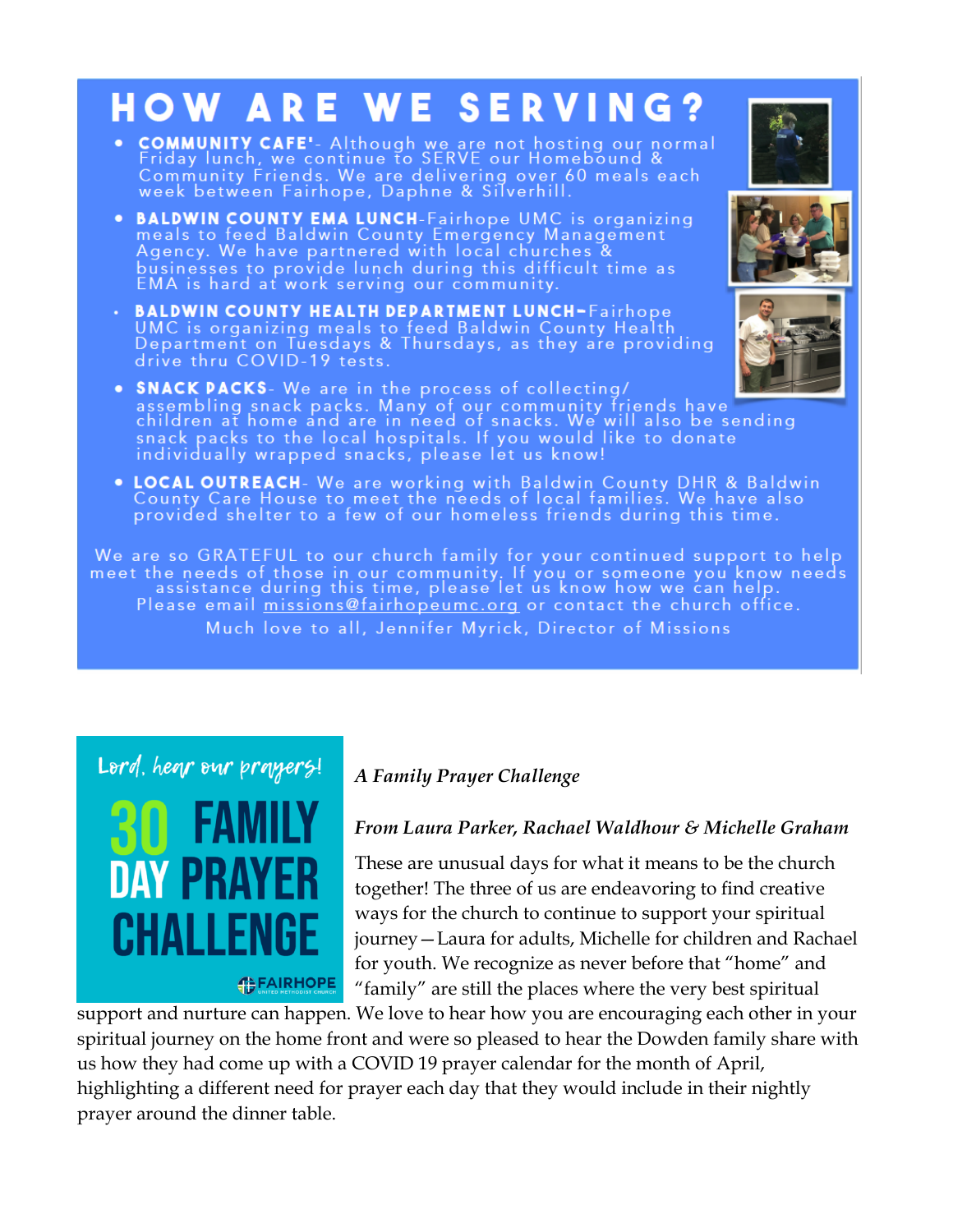We thought you might use the calendar they created as a starting place for your family to pray together during this current health crisis, by either praying for these specific needs or using this as a guide to come up with your own family prayer list. This can be a way to think a little bit more specifically about who has been impacted by this global pandemic and make it personal for your family by lifting these specific groups in prayer as you pray before your evening meal each night, or include it in your bedtime prayers if that is part of your family's daily ritual. If your family has not established prayer rituals together, this could be a good time and a good way to start.

Every crisis has within it the opportunity to grow and change and stretch in every way. May this time of "social distancing" be an opportunity for your family to grow TOGETHER in new ways. What better way to grow than to learn what it means to pray very specifically together for the needs of our community and world?

Blessings to you in these days and please let us know any ways we can continue to support you in your spiritual journey!

Laura, Rachael and Michelle



# *Book Club Info:*

# *A Shout Out to All Readers from Rev. Laura Parker*

As many of you know, I host a summer book club every year where we read several secular books together and then meet periodically to discuss our reading. Some of you may have a little extra time during "social distancing" to pick up a book and let it take you to another world, another place another time. I believe all reading stretches us and challenges us and also entertains and distracts us! Sometimes that can be a good thing.

You will find the picks for this year in the graphic. The theme this year has to do with "home." What constitutes home? Is it a country, is it a house, is it the land, is it people? What does it mean to leave your home or to find a new home?

All of the books are readily available on Kindle, so no need to leave your house if you are an e-reader. *This Tender Land* and *The Dutch House* are both available through Amazon with Prime delivery. *American Dirt* is backordered on Amazon until late April. Page and Palette has a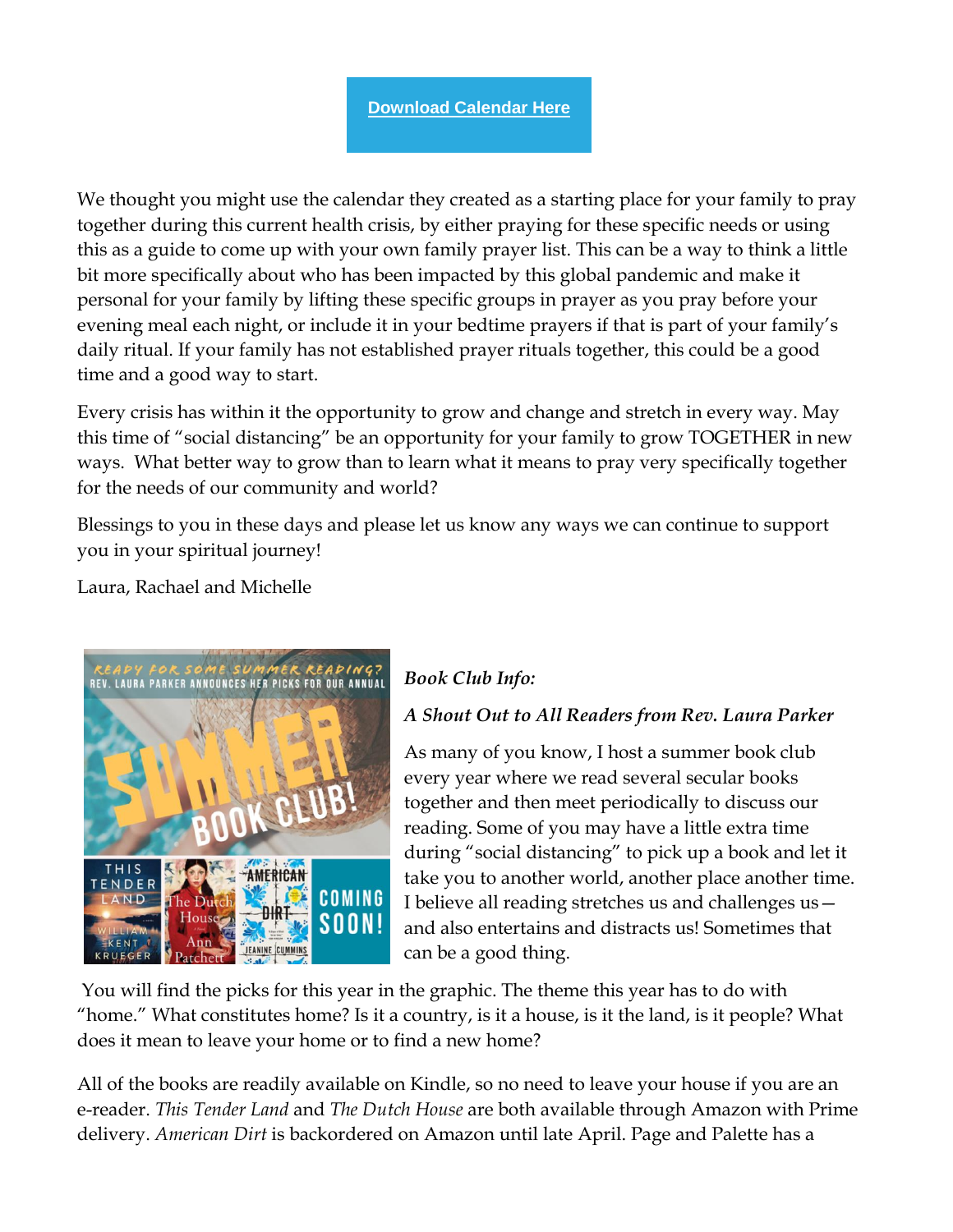couple copies each of *The Dutch House* and *American Dirt* for purchase and pick-up curbside and they can order all three.

I haven't chosen dates or the order in which we will read these books, but will do so whenever we see our way forward to start putting things on the calendar again!

Blessings to all of you during this very odd time in the life of our church and community.

Happy reading!! Laura

#### **Whatever It Takes Challenge**

# **Instructions for Week of April 12th**

*This week you are challenged to write/draw notes of encouragement for those who receive meals and snack packs from our church.* 

With social distancing, our Friday Community Café has taken on a different look. Jennifer Myrick, our Director of Missions, and a small team gather at the CLC on Friday mornings to prepare a meal for our homebound and community friends. Another small team arrives a little later to deliver the meals. Over 60 people in Fairhope, Daphne and Silverhill are being fed through this ministry. In addition, we are partnering with other churches and businesses to host meals for workers at the Baldwin County Emergency Management Agency and delivering snack packs to local hospitals and identified families who are in need of snacks for their children.

Along with a wonderful, hot meal and snacks, we want to offer some encouragement to those we are serving. Follow these easy steps to complete this week's challenge …

**Step 1:** On regular notebook paper or copy paper, draw a colorful, happy picture; write a favorite scripture passage; write an encouraging message or even a prayer. Make one or as many as you like. Scan the note then email it to [whateverittakes@fairhopeumc.org](mailto:whateverittakes@fairhopeumc.org) OR take a picture of the note with a smartphone then email it to the same address. As the notes come in, we'll make copies!